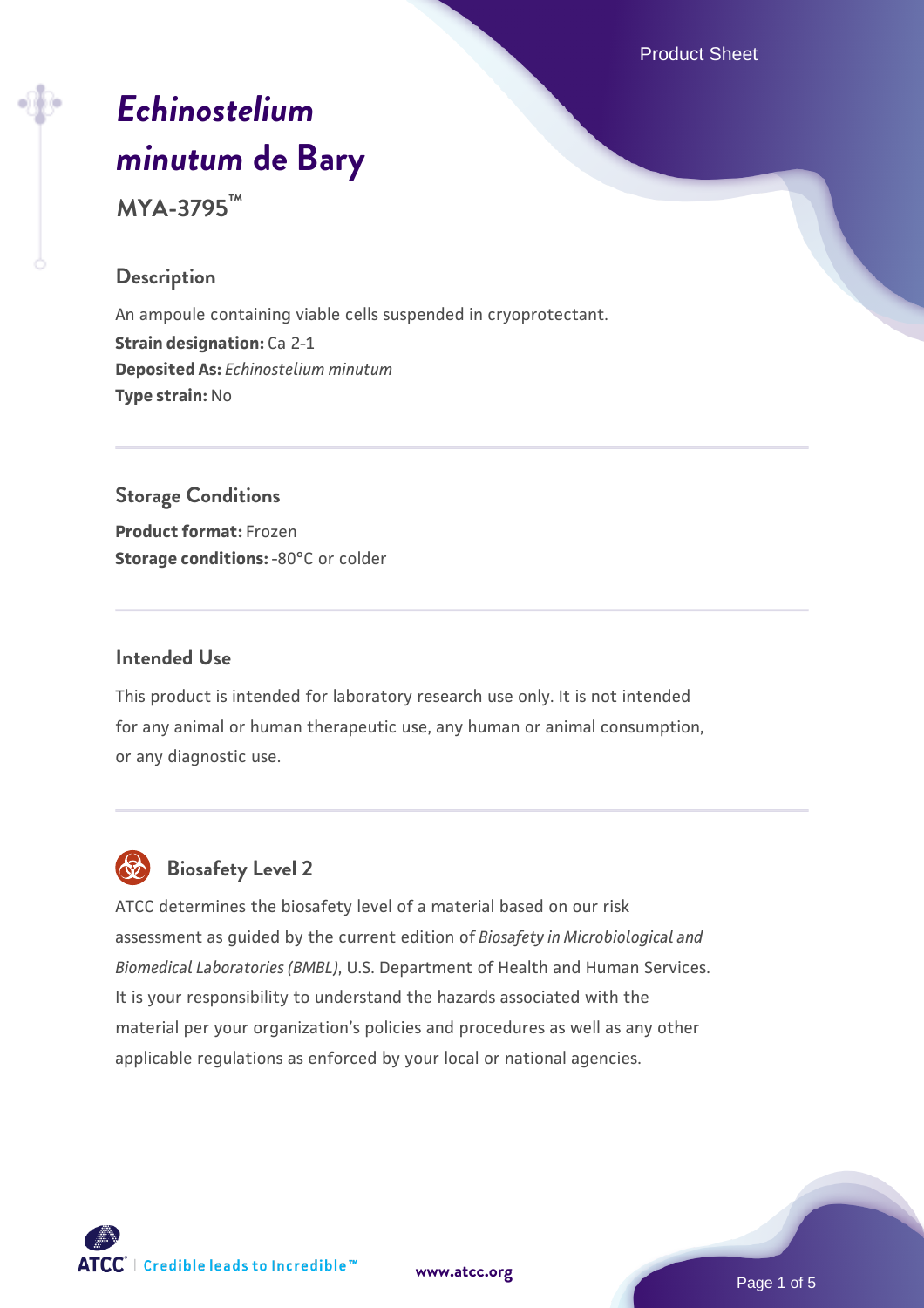#### **[Echinostelium minutum](https://www.atcc.org/products/mya-3795) [de Bary](https://www.atcc.org/products/mya-3795) Product Sheet** Product Sheet **MYA-3795**

ATCC highly recommends that appropriate personal protective equipment is always used when handling vials. For cultures that require storage in liquid nitrogen, it is important to note that some vials may leak when submersed in liquid nitrogen and will slowly fill with liquid nitrogen. Upon thawing, the conversion of the liquid nitrogen back to its gas phase may result in the vial exploding or blowing off its cap with dangerous force creating flying debris. Unless necessary, ATCC recommends that these cultures be stored in the vapor phase of liquid nitrogen rather than submersed in liquid nitrogen.

# **Certificate of Analysis**

For batch-specific test results, refer to the applicable certificate of analysis that can be found at www.atcc.org.

# **Growth Conditions**

**Medium:**  [ATCC Medium 919: Non-nutrient agar](https://www.atcc.org/-/media/product-assets/documents/microbial-media-formulations/9/1/9/atcc-medium-919.pdf?rev=f4e1e31d2b4249c2a4e4c31a4c703c9e) **Temperature:** 20°C **Incubation:** Food Source is Klebsiella pneumoniae.

# **Handling Procedures**

**Frozen ampoules** packed in dry ice should either be thawed immediately or stored in liquid nitrogen. If liquid nitrogen storage facilities are not available, frozen ampoules may be stored at or below -70°C for approximately one week. **Do not under any circumstance store frozen ampoules at refrigerator freezer temperatures (generally -20°C)**. Storage of frozen material at this temperature will result in the death of the culture.

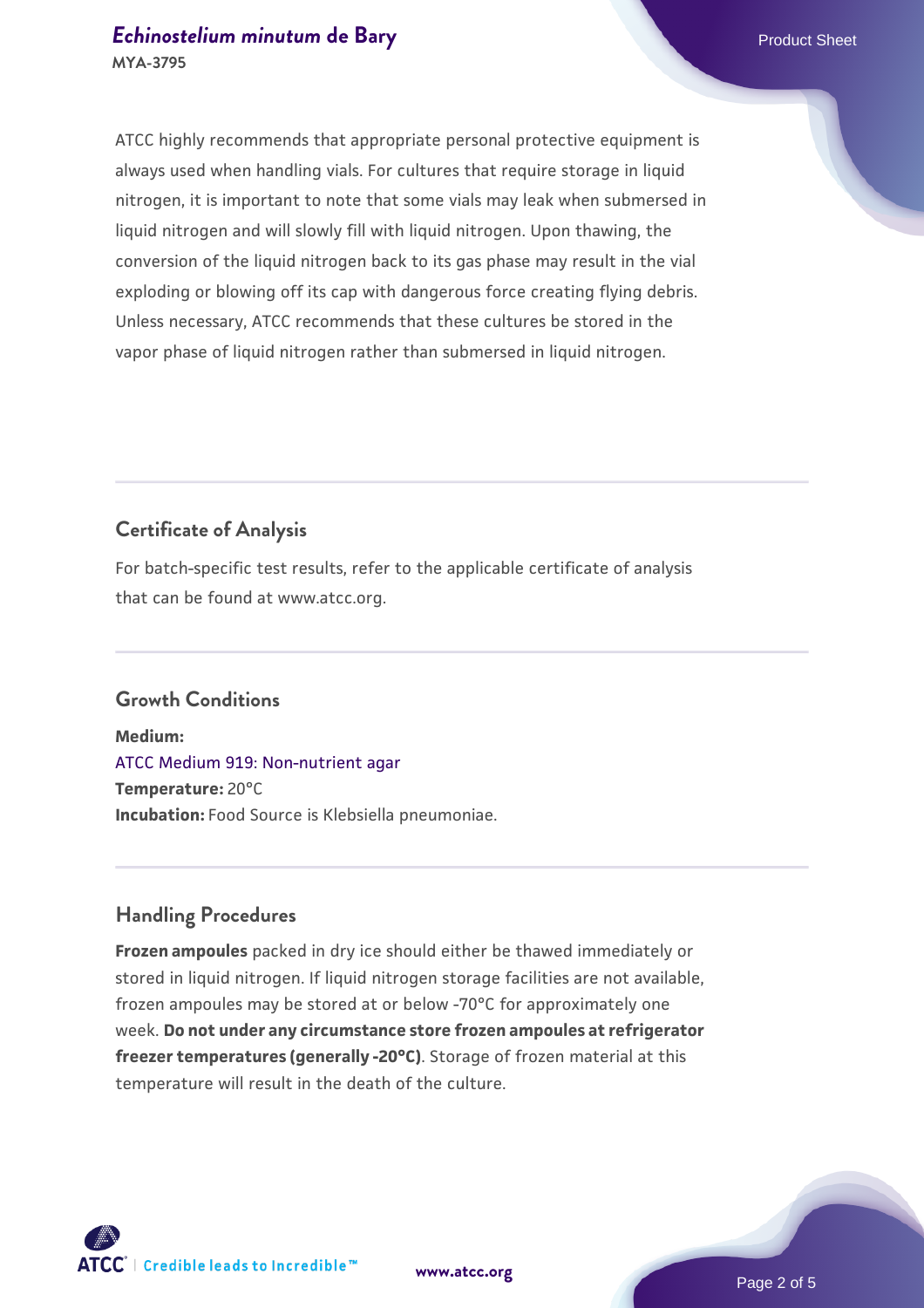#### **[Echinostelium minutum](https://www.atcc.org/products/mya-3795) [de Bary](https://www.atcc.org/products/mya-3795) Product Sheet** Product Sheet

**MYA-3795**

- 1. To thaw a frozen ampoule, place in a **25°C to 30°C** water bath, until just thawed **(approximately 5 minutes)**. Immerse the ampoule just sufficient to cover the frozen material. Do not agitate the ampoule.
- 2. Immediately after thawing, wipe down ampoule with 70% ethanol and aseptically transfer at least 50 µL (or 2-3 agar cubes) of the content onto a plate or broth with medium recommended.
- 3. Incubate the inoculum/strain at the temperature and conditions recommended.
- 4. Inspect for growth of the inoculum/strain regularly for up to 4 weeks. The time necessary for significant growth will vary from strain to strain.

# **Material Citation**

If use of this material results in a scientific publication, please cite the material in the following manner: *Echinostelium minutum* de Bary (ATCC MYA-3795)

# **References**

References and other information relating to this material are available at www.atcc.org.

#### **Warranty**

The product is provided 'AS IS' and the viability of ATCC® products is warranted for 30 days from the date of shipment, provided that the customer has stored and handled the product according to the information included on the product information sheet, website, and Certificate of Analysis. For living cultures, ATCC lists the media formulation and reagents that have been found to be effective for the product. While other unspecified media and reagents may also produce satisfactory results, a change in the ATCC and/or depositor-recommended protocols may affect the

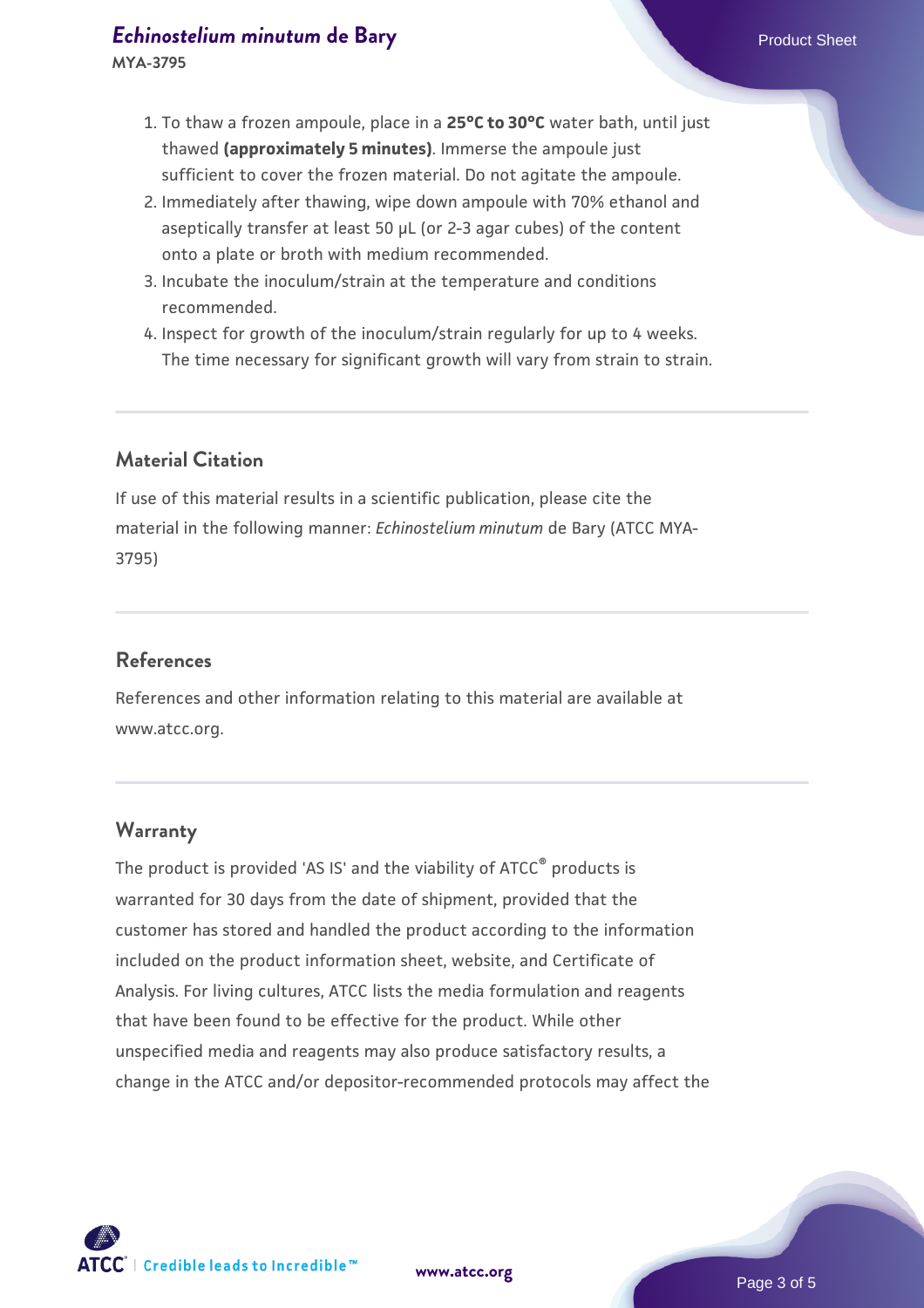#### **[Echinostelium minutum](https://www.atcc.org/products/mya-3795) [de Bary](https://www.atcc.org/products/mya-3795) Product Sheet** Product Sheet **MYA-3795**

recovery, growth, and/or function of the product. If an alternative medium formulation or reagent is used, the ATCC warranty for viability is no longer valid. Except as expressly set forth herein, no other warranties of any kind are provided, express or implied, including, but not limited to, any implied warranties of merchantability, fitness for a particular purpose, manufacture according to cGMP standards, typicality, safety, accuracy, and/or noninfringement.

#### **Disclaimers**

This product is intended for laboratory research use only. It is not intended for any animal or human therapeutic use, any human or animal consumption, or any diagnostic use. Any proposed commercial use is prohibited without a license from ATCC.

While ATCC uses reasonable efforts to include accurate and up-to-date information on this product sheet, ATCC makes no warranties or representations as to its accuracy. Citations from scientific literature and patents are provided for informational purposes only. ATCC does not warrant that such information has been confirmed to be accurate or complete and the customer bears the sole responsibility of confirming the accuracy and completeness of any such information.

This product is sent on the condition that the customer is responsible for and assumes all risk and responsibility in connection with the receipt, handling, storage, disposal, and use of the ATCC product including without limitation taking all appropriate safety and handling precautions to minimize health or environmental risk. As a condition of receiving the material, the customer agrees that any activity undertaken with the ATCC product and any progeny or modifications will be conducted in compliance with all applicable laws, regulations, and guidelines. This product is provided 'AS IS' with no representations or warranties whatsoever except as expressly set forth herein and in no event shall ATCC, its parents, subsidiaries, directors, officers, agents, employees, assigns, successors, and affiliates be liable for indirect, special, incidental, or consequential damages of any kind in connection with